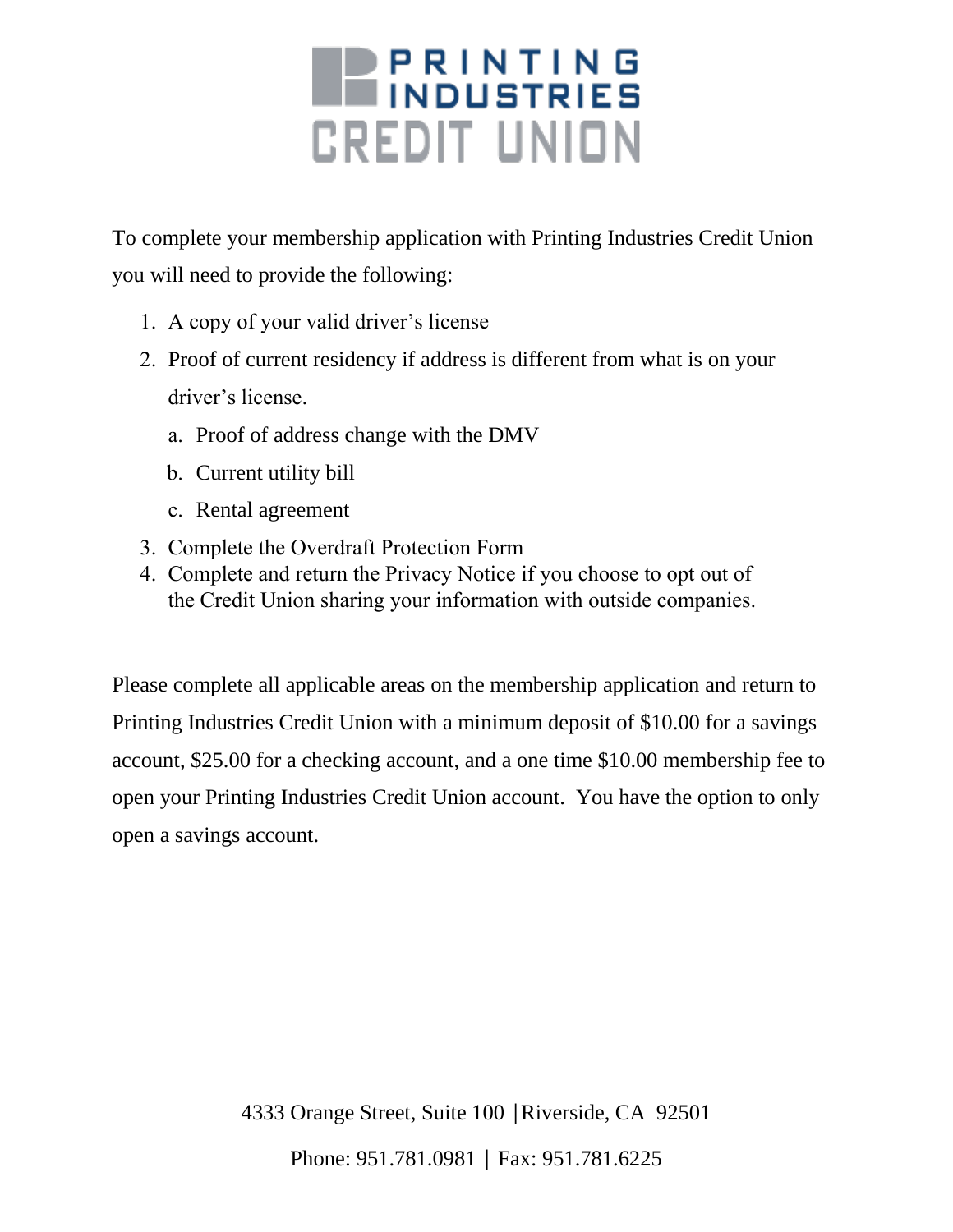#### **PRINTING CREDIT NION**

4820 S. Eastern Ave. • Suite L • Commerce, CA 90040 4333 Orange St. • Suite 100 • Riverside, CA 92501

## *MEMBERSHIP APPLICATION*

ACCOUNT NUMBER

| <b>ELIGIBILITY</b>                                                                                                                                                                                                                                                                                                                                                                                                                                                                                                                                          |                                                                                                                                                                                                                                                                                                                                                                                                                                                                                                                                                        |  |  |  |
|-------------------------------------------------------------------------------------------------------------------------------------------------------------------------------------------------------------------------------------------------------------------------------------------------------------------------------------------------------------------------------------------------------------------------------------------------------------------------------------------------------------------------------------------------------------|--------------------------------------------------------------------------------------------------------------------------------------------------------------------------------------------------------------------------------------------------------------------------------------------------------------------------------------------------------------------------------------------------------------------------------------------------------------------------------------------------------------------------------------------------------|--|--|--|
| HERE<br>I'm eligible to join Printing Industries CU because I'm (please check one): <i>subject to verification</i>                                                                                                                                                                                                                                                                                                                                                                                                                                          |                                                                                                                                                                                                                                                                                                                                                                                                                                                                                                                                                        |  |  |  |
| Employee/Employer of Chigible Organization<br><b>DEPOSIT</b><br>$\Box$ Relative of<br>who is a member already of Printing Industries CU                                                                                                                                                                                                                                                                                                                                                                                                                     | Important Information About Procedures for Opening a New Account<br>To help the government fight the funding of terrorism and money laundering activities, Federal law requires all<br>financial institutions to obtain, verify, and record information that identifies each person who opens an account.<br>What this means for Me: When I open an account, you wil ask for my name, address, date of birth, and other<br>information that will allow you to identify me. You may also ask to see my driver's license or other identifying documents. |  |  |  |
| Relative Account No.                                                                                                                                                                                                                                                                                                                                                                                                                                                                                                                                        |                                                                                                                                                                                                                                                                                                                                                                                                                                                                                                                                                        |  |  |  |
| MEMBER INFORMATION Please complete entire form, check boxes for services requested and sign at bottom.                                                                                                                                                                                                                                                                                                                                                                                                                                                      |                                                                                                                                                                                                                                                                                                                                                                                                                                                                                                                                                        |  |  |  |
| <b>INITIAL</b><br>Primary Owner Name                                                                                                                                                                                                                                                                                                                                                                                                                                                                                                                        | Joint Owner Name                                                                                                                                                                                                                                                                                                                                                                                                                                                                                                                                       |  |  |  |
| <b>FOR</b><br><b>Home Street Address</b><br>Years<br>$\Box$ Own $\Box$ Rent<br>$\Box$ Live with Family                                                                                                                                                                                                                                                                                                                                                                                                                                                      | <b>Home Street Address</b><br>Years<br>$\Box$ Own $\Box$ Rent<br>$\Box$ Live with Family                                                                                                                                                                                                                                                                                                                                                                                                                                                               |  |  |  |
| City<br>Zip<br>State                                                                                                                                                                                                                                                                                                                                                                                                                                                                                                                                        | City<br>State<br>Zip                                                                                                                                                                                                                                                                                                                                                                                                                                                                                                                                   |  |  |  |
| CHECK<br>Previous Address<br>City<br>Zip<br>State                                                                                                                                                                                                                                                                                                                                                                                                                                                                                                           | Previous Address<br>State<br>City<br>Zip                                                                                                                                                                                                                                                                                                                                                                                                                                                                                                               |  |  |  |
| 5<br>Date of Birth<br>Social Security No.<br>Drivers License No./ID No.                                                                                                                                                                                                                                                                                                                                                                                                                                                                                     | Date of Birth<br>Social Security No.<br>Drivers License No./ID No.                                                                                                                                                                                                                                                                                                                                                                                                                                                                                     |  |  |  |
| ATTA<br>Mother's Maiden Name<br>Cell Phone<br>Home Phone<br>E-Mail Address                                                                                                                                                                                                                                                                                                                                                                                                                                                                                  | Mother's Maiden Name<br>Home Phone<br>Cell Phone<br>E-Mail Address                                                                                                                                                                                                                                                                                                                                                                                                                                                                                     |  |  |  |
| Occupation<br>Work Phone<br>Employer                                                                                                                                                                                                                                                                                                                                                                                                                                                                                                                        | Employer<br>Work Phone<br>Occupation                                                                                                                                                                                                                                                                                                                                                                                                                                                                                                                   |  |  |  |
| to receive all sums in my/our account established on this form:                                                                                                                                                                                                                                                                                                                                                                                                                                                                                             | Pay-On-Death: In the event of my death, or if there is more than one owner of this account, the death of all the owners, I/we hereby designate as my/our Pay-On-Death payee                                                                                                                                                                                                                                                                                                                                                                            |  |  |  |
| Name of Pay-On Death Payee<br>Phone No.                                                                                                                                                                                                                                                                                                                                                                                                                                                                                                                     | Name of Pay-On Death Payee<br>Phone No.                                                                                                                                                                                                                                                                                                                                                                                                                                                                                                                |  |  |  |
| SS#/DOB<br>Address                                                                                                                                                                                                                                                                                                                                                                                                                                                                                                                                          | Address<br>SS#/DOB                                                                                                                                                                                                                                                                                                                                                                                                                                                                                                                                     |  |  |  |
| $\mathbf{X}$<br><b>REVERSE</b><br>(must complete Section 4 below)<br>Щ<br><b>SEI</b><br>TOTAL ENCLOSED  \$<br>$\Box$ Master Money Debit Card $\Box$ Additional Card for Joint Owner (must have Checking Account)                                                                                                                                                                                                                                                                                                                                            |                                                                                                                                                                                                                                                                                                                                                                                                                                                                                                                                                        |  |  |  |
| 4<br><b>CHECKING ACCOUNT OVERDRAFT OPTIONS</b>                                                                                                                                                                                                                                                                                                                                                                                                                                                                                                              |                                                                                                                                                                                                                                                                                                                                                                                                                                                                                                                                                        |  |  |  |
| <b>VERIFICATION HERE</b><br>At your option, below, overdrafts can be covered by a transfer from my savings or line of credit account, with not more than three transfers in any calendar month.<br>Line of credit account subject to credit approval. Savings Only $\Box$ Line of Credit Only $\Box$ First from Savings then Line of Credit $\Box$<br>First from<br>Line of Credit then Savings Standard Overdraft Practices (See the accompanying "What You Need to Know About Overdrafts and Overdraft Fees" disclosure.)                                 |                                                                                                                                                                                                                                                                                                                                                                                                                                                                                                                                                        |  |  |  |
| SOCIAL SECURITY NO. / TAXPAYER I.D.                                                                                                                                                                                                                                                                                                                                                                                                                                                                                                                         |                                                                                                                                                                                                                                                                                                                                                                                                                                                                                                                                                        |  |  |  |
| Under penalties of perjury, I certify that: (1) The number shown on this form is my correct tax payer identification number; (2) I am not subject to backup withholding<br>because: (a) I am exempt from backup withholding, or (b) I have not been notified by the Internal Revenue Service (IRS) that I am subject backup withholdings are result<br>of a failure to report all interest or dividends, or (c) the IRS has notified me that I am no longer subject to backup withholding, and (3) I am a U.S. person (including a U.S.<br>resident alien). |                                                                                                                                                                                                                                                                                                                                                                                                                                                                                                                                                        |  |  |  |
| Instructions: Cross out item 2 above if I have been notified by the IRS that you are currently subject to backup withholding because you failed to report all interest and dividends<br>on your tax return. Cross out item 3 and complete a W-8 BEN if you are not a U.S. person.                                                                                                                                                                                                                                                                           |                                                                                                                                                                                                                                                                                                                                                                                                                                                                                                                                                        |  |  |  |
| SIGNATURE<br><b>ACKNOWLEDGEMENT &amp; SIGNATURE</b><br>O                                                                                                                                                                                                                                                                                                                                                                                                                                                                                                    |                                                                                                                                                                                                                                                                                                                                                                                                                                                                                                                                                        |  |  |  |
| I hereby make application for membership in and agree to be bound by the bylaws, regulations, policies and rules, and any amendments thereof, of Printing Industries CU. I acknowledge<br>receipt of the Electronic Services Disclosure and Agreement, Truth-in-Savings Disclosure and Agreement, and the Fee Schedule and agree to be bound by their terms. My signature<br>below and use of the account will confirm my agreement to be bound and my acceptance of the Agreement on the reverse.                                                          |                                                                                                                                                                                                                                                                                                                                                                                                                                                                                                                                                        |  |  |  |
| ATTACH<br>Note: The Internal Revenue Service does not require consent to any provision of this document other than the certifications required to avoid backup withholding.                                                                                                                                                                                                                                                                                                                                                                                 |                                                                                                                                                                                                                                                                                                                                                                                                                                                                                                                                                        |  |  |  |
| X<br>X.                                                                                                                                                                                                                                                                                                                                                                                                                                                                                                                                                     |                                                                                                                                                                                                                                                                                                                                                                                                                                                                                                                                                        |  |  |  |

FORM 201 REV. 11/16 00567650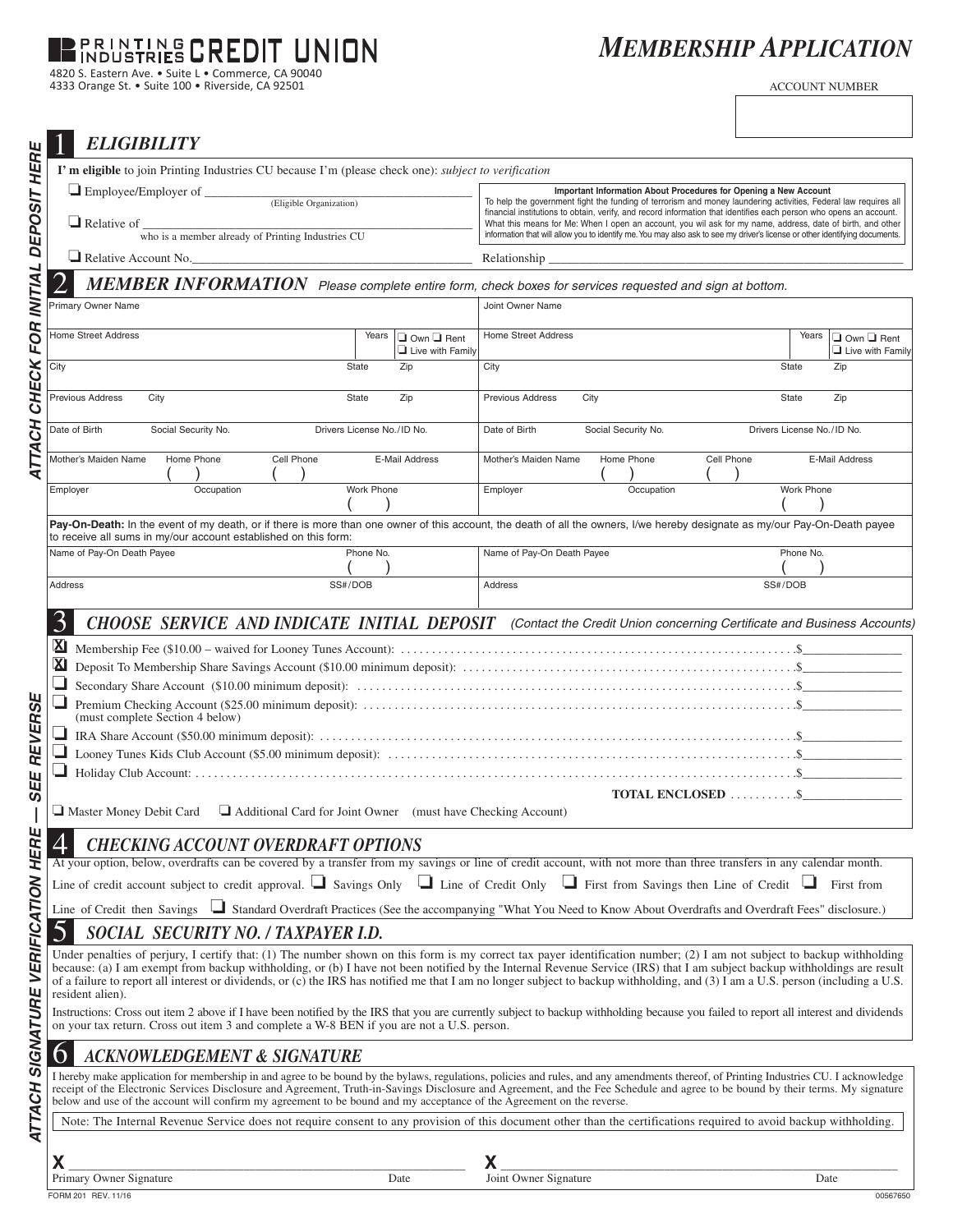#### **AGREEMENT**

In this Membership Application, "I", "Me" and "My" mean each and every person who signs on the reverse. "You" and "Your" mean Printing Industries Credit Union. If I am not currently a member, I hereby make application for membership. I agree to conform to your bylaws as well as all applicable terms and conditions set forth in the Truth-in-Savings Disclosure, the Certificate Account Agreement and Disclosure (if applicable), and Electronic Services Disclosure and Agreement (receipt of all of which is hereby acknowledged and which is incorporated by this reference). I authorize you to open other account(s) for me in person or per my telephone request.

I authorize you to gather whatever credit, checking account and employment information you consider appropriate from time to time. I understand that this will assist, for example, in determining my initial and ongoing eligibility for an account. I authorize you to give information concerning your experience with me to others. I understand and agree that you may retain this Membership Application and any other information you may receive.

**SECURITY INTEREST:** Each and every owner of the account(s) shall be jointly and severally liable for any and all losses and damages to the Credit Union occasioned by any owner. Further, each and every owner pledges as collateral for any loss or damage suffered by the Credit Union all funds on deposit (except funds held in IRAs) with the Credit Union along with any other collateral pledged either currently or in the future for any loan, and if the owner's have or will have from the Credit Union. This pledge of collateral is meant to secure the payment of all debts and obligations each owner owes to the Credit Union either currently or in the future. However, this cross collateral provision does not apply to any loan secured by any owner's principle residence or any other real property that an owner now owns or may hereafter acquire. In the event any owner does not repay his/her debt, obligation or loss, all owners authorize the Credit Union to apply, without notice, any and all such shares or deposits to the debt, obligation or loss and/or obtain possession of the collateral, sell same pursuant to applicable law and apply the proceeds to the debt, obligation or loss.

**GENERAL PLEDGE OR SHARES AND DEPOSITS:** I pledge all paid shares and deposits and payments thereon, which I now have or hereafter may have with you to the extent of all unpaid balances due you. In case of default, I hereby authorize you to apply any and all such funds to the payment of the unpaid balances. However, I retain full access to any and all shares on deposit not specifically pledged as collateral. No lien or right to impress a lien on shares and deposits shall apply to any of my shares which may be held in an "Individual Retirement Account" (IRA).

**SIGNATURE VERIFICATION:** DRIVER'S LICENSE OR I.D. CARDS: IMPORTANT: For verification of signatures only, all applicants (Primary & Joint) must attach a photocopy of a current and valid driver's license, California or Arizona identification card, out-of-state driver's license, outof-state identification card or military identification. All I.D.'s must contain a photograph.





| ו טוו טוובטוו טושטוע טטב טווט       |      |  |
|-------------------------------------|------|--|
| VERIFICATION OF ID (PRIMARY OWNER): |      |  |
| Documentary Method Used             |      |  |
|                                     |      |  |
|                                     |      |  |
|                                     |      |  |
| Name as it appears on I.D.:         |      |  |
|                                     |      |  |
|                                     |      |  |
|                                     |      |  |
|                                     |      |  |
|                                     | Date |  |
| FINCEN <b>DEAC</b>                  |      |  |
|                                     |      |  |
|                                     |      |  |
|                                     |      |  |
|                                     | Date |  |

**FOR CREDIT UNION USE ONLY**

| FOR CREDIT UNION USE ONLY         |      |  |  |  |
|-----------------------------------|------|--|--|--|
| VERIFICATION OF ID (JOINT OWNER): |      |  |  |  |
| Documentary Method Used           |      |  |  |  |
|                                   |      |  |  |  |
|                                   |      |  |  |  |
|                                   |      |  |  |  |
| Name as it appears on I.D.:       |      |  |  |  |
|                                   |      |  |  |  |
|                                   |      |  |  |  |
|                                   |      |  |  |  |
|                                   | Date |  |  |  |
| II FINCEN II OFAC                 |      |  |  |  |
|                                   |      |  |  |  |
|                                   |      |  |  |  |
|                                   |      |  |  |  |
|                                   | Date |  |  |  |

| FOR CREDIT UNION USE ONLY |                                                 |             |  |
|---------------------------|-------------------------------------------------|-------------|--|
|                           | OPENED / ORDERED BY                             | <b>DATE</b> |  |
| <b>MEMBERSHIP SHARE</b>   |                                                 |             |  |
| <b>SECONDARY SHARE</b>    | the control of the control of the control of    |             |  |
| PREMIUM CHECKING          | the contract of the contract of the contract of |             |  |
| <b>CHEXSYSTEMS</b>        | the control of the control of the control of    |             |  |
| <b>INITIAL ORDER</b>      |                                                 |             |  |
| <b>IRA SHARE</b>          |                                                 |             |  |
| <b>LOONEY TUNES</b>       | the control of the control of the control of    |             |  |
| □ DEBIT CARD              |                                                 |             |  |
| <b>SECOND CARD</b>        |                                                 |             |  |
|                           |                                                 |             |  |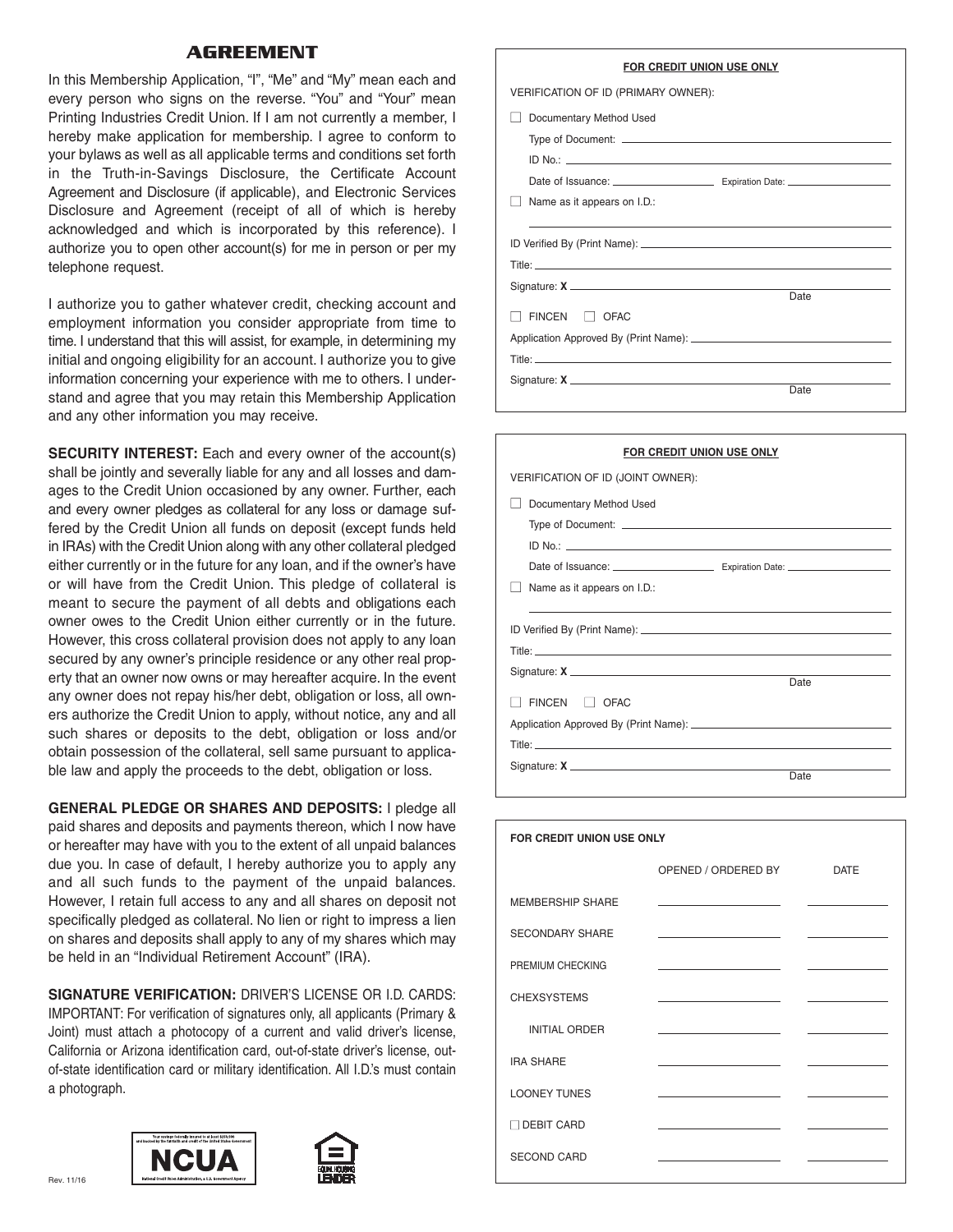## **What You Need to Know about Overdrafts and Overdraft Fees**

**In this agreement, the words "We," "Us," and "Our" mean Printing Industries Credit Union, whereas the words "You" and "Your" mean the undersigned individuals. For joint accounts, read singular pronouns in the plural.**

An overdraft occurs when You do not have enough money in Your account to cover a transaction, but We pay it anyway. We can cover Your overdrafts in two different ways:

1) We have standard overdraft practices that come with Your account.

2) We also offer overdraft protection plans, such as a link to a savings account, which may be less expensive than Our standard overdraft practices. To learn more, ask Us about these plans.

This notice explains Our standard overdraft practices.

#### **What are the standard overdraft practices that come with Your account?**

We do authorize and pay overdrafts for the following types of transactions:

- **.** Checks and other transactions made using Your checking account number
- **.** Automatic bill payments

We do not authorize and pay overdrafts for the following types of transactions unless You ask Us to (see below):

- **.** Everyday debit card transactions
- **.** ATM transactions

We pay overdrafts at Our discretion, which means We do not guarantee that We will always authorize and pay any type of transaction.

If We do not authorize and pay an overdraft, Your transaction will be declined.

#### **What fees will You be charged if Printing Industries Credit Union pays Your overdraft?**

Under Our standard overdraft practices:

- **.** We will charge You a fee of up to \$ each time We pay an overdraft.
- **.** Also, if Your account is overdrawn for or more consecutive days. We will charge an additional \$ per day. **.**
- There is no limit on the total fees We can charge You for overdrawing Your account.

#### **What if You want Printing Industries Credit Union to authorize and pay overdrafts on Your ATM and everyday debit card transactions?**

If You also want Us to authorize and pay overdrafts on ATM and everyday debit card transactions, call Us at (951) 781-0981, or complete the form below and present it at one of Our branches, or otherwise mail it to Us at: 4333 Orange Street, Suite 100, Riverside, CA 92501.

If You elect to have Us pay such overdrafts, You have the right to change Your mind and subsequently elect to opt-out. If You would like to opt-out, that is, if You would prefer We not pay any ATM transactions or everyday debit card transactions that would overdraw Your account, You may opt-out by writing to Us at the address in this Agreement or by calling Us at the telephone number shown in this Agreement and informing Us of Your intention to opt-out.

- - - - - - - - - - - - - - - - - - - - - - - - - - - - - - - - - - - - - - - - - - - - - - - - - - - - - - - - - - - - - - - - - - - - - - - - - - - - - - - - - - - - - - - - - - - - -

 $\Box$  You do want Printing Industries Credit Union to authorize and pay overdrafts on Your ATM and everyday debit card transactions.

 $\Box$  You do not want Printing Industries Credit Union to authorize and pay overdrafts on Your ATM and everyday debit card transactions.

Printed Name:

Signature:

Account Number:

Date